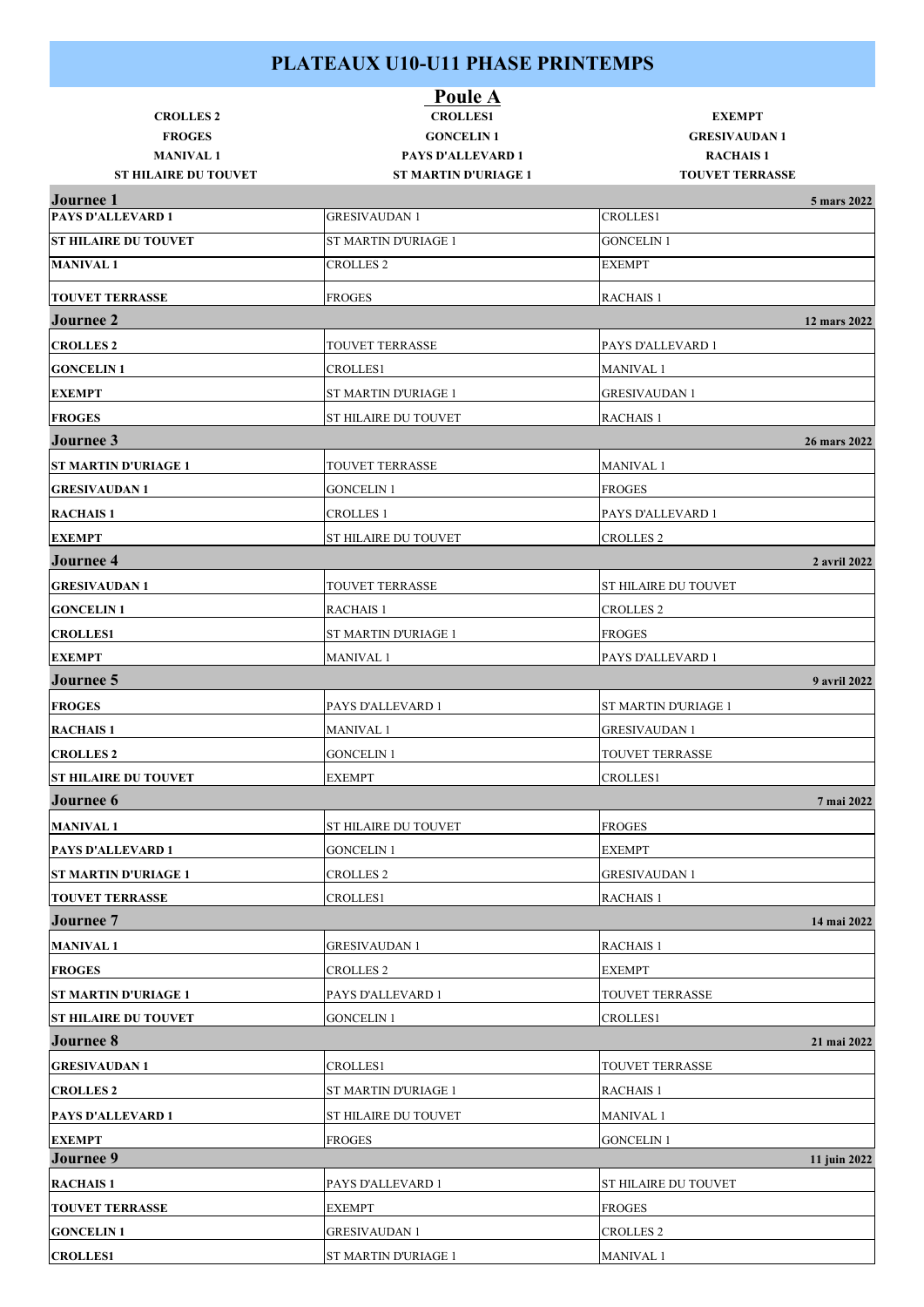| <b>BOURG D'OISANS</b><br><b>MONESTIER</b> | <b>Poule B</b><br><b>CHAMPAGNIER</b><br><b>ND DE MESAGE 1</b> | <b>CLAIX</b><br><b>ND DE MESAGE 2</b> |
|-------------------------------------------|---------------------------------------------------------------|---------------------------------------|
| PIERRE CHATEL                             | <b>ST PAUL DE VARCES</b>                                      | <b>SUD ISERE 1</b>                    |
| <b>Journee 1</b>                          |                                                               | 5 mars 2022                           |
| <b>ST PAUL DE VARCES</b>                  | PIERRE CHATEL                                                 | ND DE MESAGE 1                        |
| <b>MONESTIER</b>                          | <b>BOURG D'OISANS</b>                                         | ND DE MESAGE 2                        |
| <b>CHAMPAGNIER</b>                        | SUD ISERE 1                                                   | <b>CLAIX</b>                          |
| <b>Journee 2</b>                          |                                                               | 12 mars 2022                          |
| <b>BOURG D'OISANS</b>                     | SUD ISERE 1                                                   | ST PAUL DE VARCES                     |
| <b>CLAIX</b>                              | <b>MONESTIER</b>                                              | ND DE MESAGE 1                        |
| <b>ND DE MESAGE 2</b>                     | PIERRE CHATEL                                                 | <b>CHAMPAGNIER</b>                    |
| <b>Journee 3</b>                          |                                                               | 26 mars 2022                          |
| <b>ND DE MESAGE 1</b>                     | <b>BOURG D'OISANS</b>                                         | CHAMPAGNIER                           |
| <b>SUD ISERE 1</b>                        | ND DE MESAGE 2                                                | CLAIX                                 |
| <b>PIERRE CHATEL</b>                      | <b>MONESTIER</b>                                              | <b>ST PAUL DE VARCES</b>              |
| <b>Journee 4</b>                          |                                                               | 2 avril 2022                          |
| <b>CLAIX</b>                              | ST PAUL DE VARCES                                             | ND DE MESAGE 2                        |
| <b>ND DE MESAGE 1</b>                     | SUD ISERE 1                                                   | PIERRE CHATEL                         |
| <b>BOURG D'OISANS</b>                     | <b>CHAMPAGNIER</b>                                            | <b>MONESTIER</b>                      |
| <b>Journee 5</b>                          |                                                               | 9 avril 2022                          |
| <b>ST PAUL DE VARCES</b>                  | <b>CHAMPAGNIER</b>                                            | ND DE MESAGE 2                        |
| <b>SUD ISERE 1</b>                        | <b>MONESTIER</b>                                              | ND DE MESAGE 1                        |
| PIERRE CHATEL                             | <b>CLAIX</b>                                                  | <b>BOURG D'OISANS</b>                 |
| <b>Journee 6</b>                          |                                                               | 7 mai 2022                            |
| <b>MONESTIER</b>                          | SUD ISERE 1                                                   | PIERRE CHATEL                         |
| <b>CHAMPAGNIER</b>                        | ND DE MESAGE 1                                                | <b>CLAIX</b>                          |
| <b>ND DE MESAGE 2</b>                     | <b>BOURG D'OISANS</b>                                         | <b>ST PAUL DE VARCES</b>              |
| <b>Journee 7</b>                          |                                                               | 14 mai 2022                           |
| <b>ND DE MESAGE 1</b>                     | ST PAUL DE VARCES                                             | <b>MONESTIER</b>                      |
| PIERRE CHATEL                             | BOURG D'OISANS                                                | CLAIX                                 |
| <b>ND DE MESAGE 2</b>                     | <b>SUD ISERE 1</b>                                            | CHAMPAGNIER                           |
| <b>Journee 8</b>                          |                                                               | 21 mai 2022                           |
| <b>CHAMPAGNIER</b>                        | <b>MONESTIER</b>                                              | <b>CLAIX</b>                          |
| <b>ST PAUL DE VARCES</b>                  | BOURG D'OISANS                                                | ND DE MESAGE 1                        |
| <b>SUD ISERE 1</b>                        | PIERRE CHATEL                                                 | ND DE MESAGE 2                        |
| <b>Journee 9</b>                          |                                                               | 11 juin 2022                          |
| <b>BOURG D'OISANS</b>                     | SUD ISERE 1                                                   | ND DE MESAGE 1                        |
| <b>CLAIX</b>                              | ST PAUL DE VARCES                                             | CHAMPAGNIER                           |

**MONESTIER** ND DE MESAGE 2 PIERRE CHATEL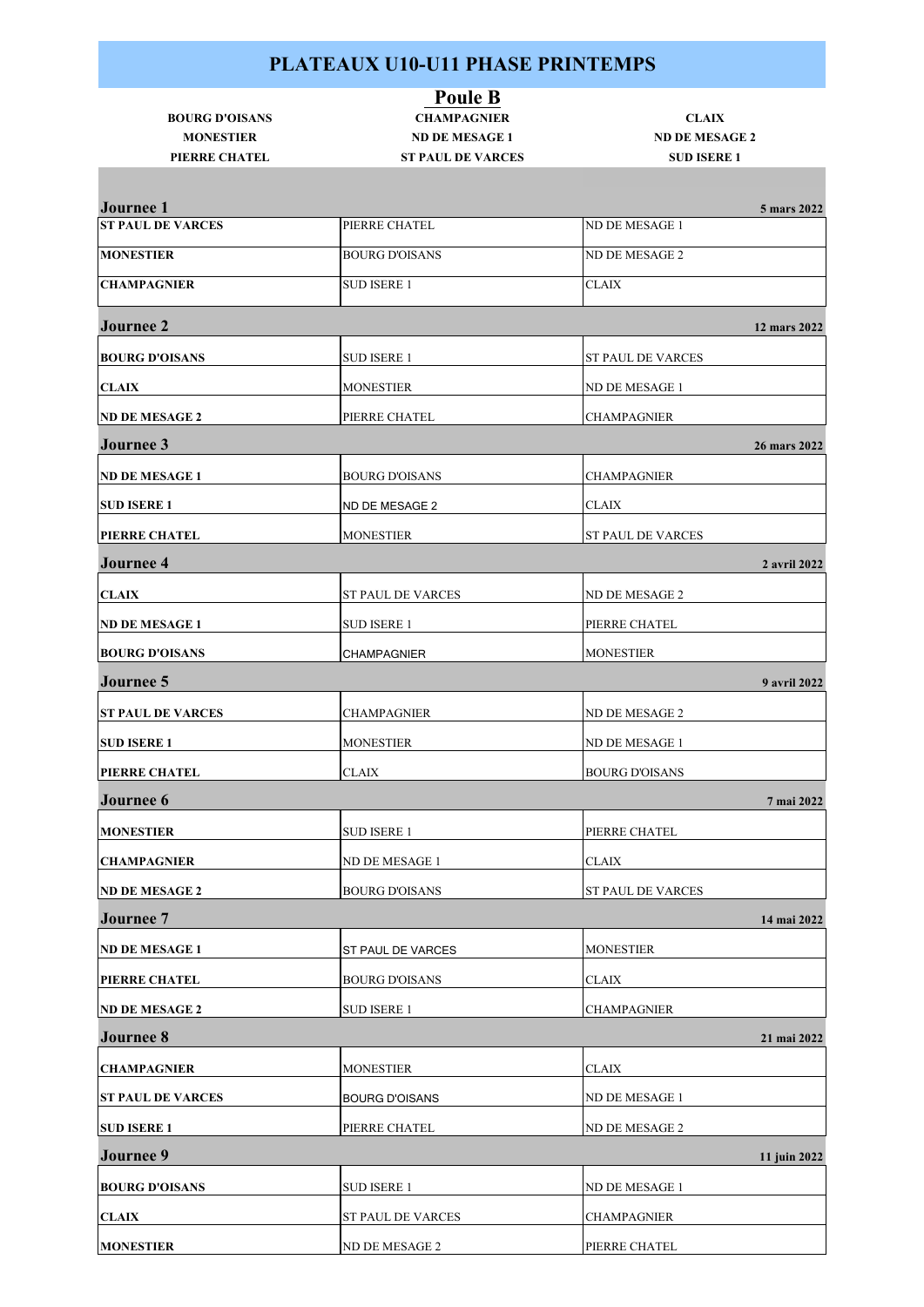|                                                | <b>Poule C</b>                                         |                                         |
|------------------------------------------------|--------------------------------------------------------|-----------------------------------------|
| <b>2 ROCHERS 1</b>                             | <b>ASIEG</b>                                           | <b>BAJATIERE</b>                        |
| <b>ECHIROLLES1</b>                             | <b>FONTAINE 1</b>                                      | <b>PONT DE CLAIX 1</b>                  |
| <b>SEYSSINS 1</b><br>USVO <sub>1</sub>         | <b>ST MARTIN D'HERES</b><br><b>VALLEE DE LA GRESSE</b> | UOP <sub>1</sub><br><b>VILLENEUVE 1</b> |
|                                                |                                                        |                                         |
| <b>Journee 1</b><br><b>VALLEE DE LA GRESSE</b> | <b>VILLENEUVE 1</b>                                    | 5 mars 2022<br>PONT DE CLAIX 1          |
| USVO <sub>1</sub>                              | ASIEG                                                  | <b>ST MARTIN D'HERES</b>                |
| UOP <sub>1</sub>                               | <b>ECHIROLLES 1</b>                                    | 2 ROCHERS 1                             |
|                                                |                                                        |                                         |
| <b>FONTAINE 1</b>                              | <b>BAJATIERE</b>                                       | <b>SEYSSINS 1</b>                       |
| <b>Journee 2</b>                               |                                                        | 12 mars 2022                            |
| <b>ECHIROLLES 1</b>                            | <b>FONTAINE 1</b>                                      | VALLEE DE LA GRESSE                     |
| <b>ST MARTIN D'HERES</b>                       | PONT DE CLAIX 1                                        | UOP <sub>1</sub>                        |
| 2 ROCHERS 1                                    | ASIEG                                                  | <b>VILLENEUVE 1</b>                     |
| <b>BAJATIERE</b>                               | USVO <sub>1</sub>                                      | <b>SEYSSINS 1</b>                       |
| Journee 3                                      |                                                        | 26 mars 2022                            |
| <b>ASIEG</b>                                   | <b>FONTAINE 1</b>                                      | UOP <sub>1</sub>                        |
| <b>VILLENEUVE 1</b>                            | ST MARTIN D'HERES                                      | <b>BAJATIERE</b>                        |
| <b>SEYSSINS 1</b>                              | 2 ROCHERS 1                                            | VALLEE DE LA GRESSE                     |
| <b>PONT DE CLAIX1</b>                          | USVO <sub>1</sub>                                      | <b>ECHIROLLES 1</b>                     |
| <b>Journee 4</b>                               |                                                        | 2 avril 2022                            |
| <b>VILLENEUVE 1</b>                            | <b>FONTAINE 1</b>                                      | USVO <sub>1</sub>                       |
| <b>ST MARTIN D'HERES</b>                       | <b>SEYSSINS 1</b>                                      | <b>ECHIROLLES 1</b>                     |
| <b>PONT DE CLAIX1</b>                          | ASIEG                                                  | <b>BAJATIERE</b>                        |
| <b>2 ROCHERS 1</b>                             | UOP <sub>1</sub>                                       | VALLEE DE LA GRESSE                     |
| <b>Journee 5</b>                               |                                                        | 9 avril 2022                            |
| <b>BAJATIERE</b>                               | VALLEE DE LA GRESSE                                    | ASIEG                                   |
| <b>SEYSSINS 1</b>                              | UOP <sub>1</sub>                                       | <b>VILLENEUVE 1</b>                     |
| <b>ECHIROLLES 1</b>                            | ST MARTIN D'HERES                                      | <b>FONTAINE 1</b>                       |
| USVO <sub>1</sub>                              | 2 ROCHERS 1                                            | PONT DE CLAIX 1                         |
| Journee 6                                      |                                                        | 7 mai 2022                              |
| UOP <sub>1</sub>                               | USVO <sub>1</sub>                                      | <b>BAJATIERE</b>                        |
| <b>VALLEE DE LA GRESSE</b>                     | ST MARTIN D'HERES                                      | 2 ROCHERS 1                             |
| <b>ASIEG</b>                                   | <b>ECHIROLLES 1</b>                                    | <b>VILLENEUVE 1</b>                     |
| <b>FONTAINE 1</b>                              | PONT DE CLAIX 1                                        | <b>SEYSSINS 1</b>                       |
| <b>Journee</b> 7                               |                                                        | 14 mai 2022                             |
|                                                |                                                        |                                         |
| UOP <sub>1</sub>                               | <b>VILLENEUVE 1</b>                                    | <b>SEYSSINS 1</b>                       |
| <b>BAJATIERE</b>                               | <b>ECHIROLLES 1</b>                                    | 2 ROCHERS 1                             |
| <b>ASIEG</b>                                   | VALLEE DE LA GRESSE                                    | <b>FONTAINE 1</b>                       |
| USVO <sub>1</sub>                              | <b>ST MARTIN D'HERES</b>                               | PONT DE CLAIX 1                         |
| <b>Journee 8</b>                               |                                                        | 21 mai 2022                             |
| <b>VILLENEUVE 1</b>                            | PONT DE CLAIX 1                                        | <b>FONTAINE 1</b>                       |
| <b>ECHIROLLES 1</b>                            | ASIEG                                                  | <b>SEYSSINS 1</b>                       |
| <b>VALLEE DE LA GRESSE</b>                     | USVO 1                                                 | UOP <sub>1</sub>                        |
| 2 ROCHERS 1                                    | <b>BAJATIERE</b>                                       | <b>ST MARTIN D'HERES</b>                |
| <b>Journee 9</b>                               |                                                        | 11 juin 2022                            |
| <b>SEYSSINS 1</b>                              | VALLEE DE LA GRESSE                                    | USVO <sub>1</sub>                       |
| <b>FONTAINE 1</b>                              | 2 ROCHERS 1                                            | <b>BAJATIERE</b>                        |
| <b>ST MARTIN D'HERES</b>                       | <b>VILLENEUVE 1</b>                                    | <b>ECHIROLLES 1</b>                     |
| <b>PONT DE CLAIX 1</b>                         | ${\rm ASIEG}$                                          | UOP <sub>1</sub>                        |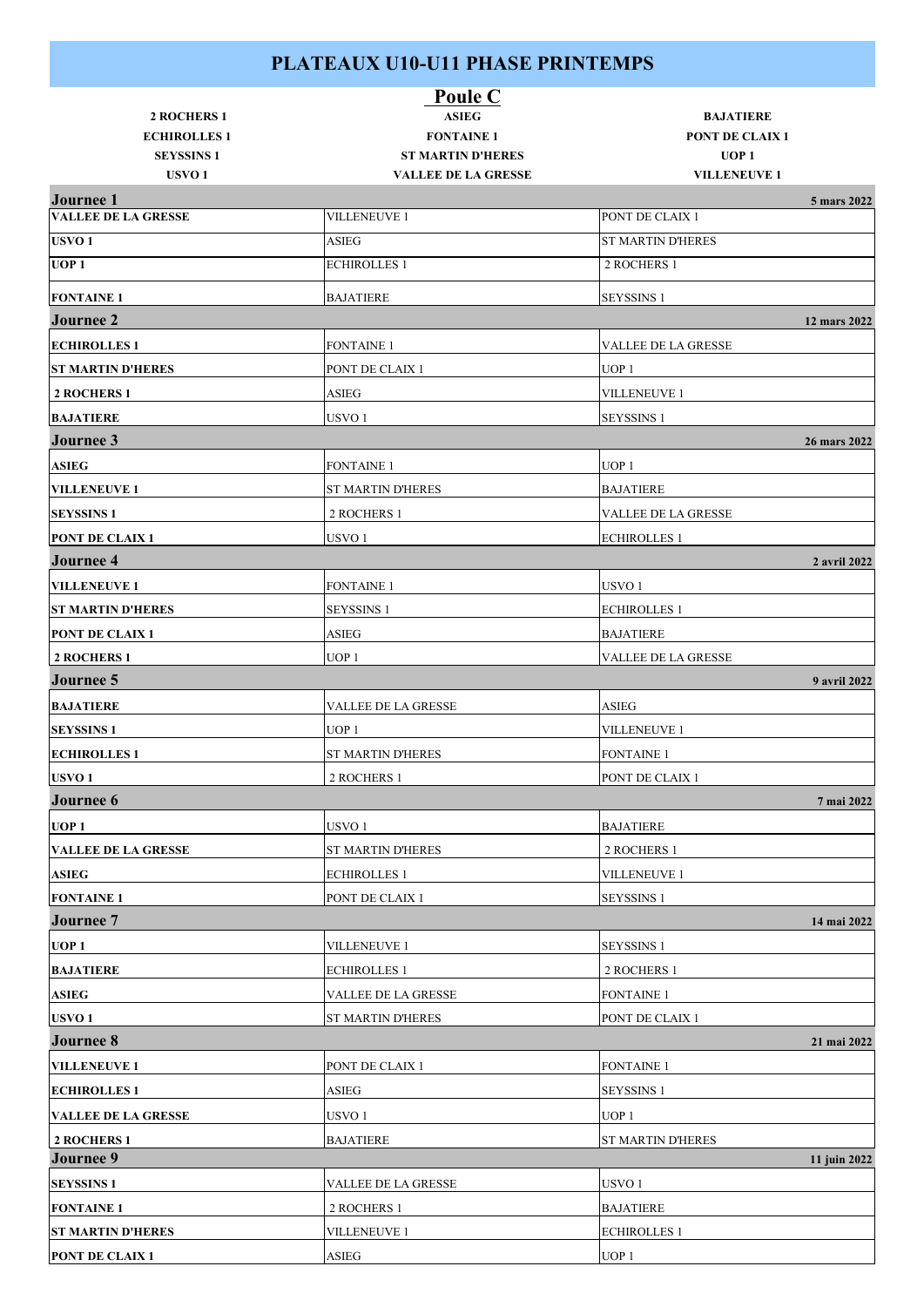|                                    |                       | <b>Poule D</b>  |                       |              |
|------------------------------------|-----------------------|-----------------|-----------------------|--------------|
| <b>BEAUCROISSANT</b>               |                       | <b>BREZINS</b>  | <b>CHATTE</b>         |              |
| <b>FORMAFOOT BV</b>                |                       | <b>IZEAUX</b>   | <b>MOIRANS</b>        |              |
| <b>POLIENAS</b>                    |                       | <b>RO-CLAIX</b> | <b>ST MARCELLIN1</b>  |              |
| <b>TULLINS1</b>                    |                       | <b>VERSAU1</b>  | VINAY 1               |              |
| <b>Journee 1</b><br><b>MOIRANS</b> | <b>BREZINS</b>        |                 | VINAY 1               | 5 mars 2022  |
| <b>FORMAFOOT BV</b>                | <b>ST MARCELLIN 1</b> |                 | <b>POLIENAS</b>       |              |
| <b>RO-CLAIX</b>                    | <b>CHATTE</b>         |                 | <b>BEAUCROISSANT</b>  |              |
|                                    |                       |                 |                       |              |
| <b>VERSAU1</b>                     | <b>TULLINS 1</b>      |                 | <b>IZEAUX</b>         |              |
| <b>Journee 2</b>                   |                       |                 |                       | 12 mars 2022 |
| <b>CHATTE</b>                      | <b>VERSAU1</b>        |                 | <b>MOIRANS</b>        |              |
| <b>POLIENAS</b>                    | VINAY 1               |                 | RO-CLAIX              |              |
| <b>BEAUCROISSANT</b>               | <b>ST MARCELLIN 1</b> |                 | <b>BREZINS</b>        |              |
| <b>TULLINS1</b>                    | <b>FORMAFOOT BV</b>   |                 | <b>IZEAUX</b>         |              |
| Journee 3                          |                       |                 |                       | 26 mars 2022 |
| <b>ST MARCELLIN1</b>               | <b>VERSAU1</b>        |                 | RO-CLAIX              |              |
| <b>BREZINS</b>                     | POLIENAS              |                 | <b>TULLINS 1</b>      |              |
| <b>IZEAUX</b>                      | <b>BEAUCROISSANT</b>  |                 | <b>MOIRANS</b>        |              |
| VINAY 1                            | <b>FORMAFOOT BV</b>   |                 | <b>CHATTE</b>         |              |
| <b>Journee 4</b>                   |                       |                 |                       | 2 avril 2022 |
| <b>BREZINS</b>                     | <b>VERSAU1</b>        |                 | <b>FORMAFOOT BV</b>   |              |
| <b>POLIENAS</b>                    | <b>IZEAUX</b>         |                 | <b>CHATTE</b>         |              |
| VINAY 1                            | <b>ST MARCELLIN 1</b> |                 | <b>TULLINS 1</b>      |              |
| <b>BEAUCROISSANT</b>               | <b>RO-CLAIX</b>       |                 | <b>MOIRANS</b>        |              |
| Journee 5                          |                       |                 |                       | 9 avril 2022 |
| <b>TULLINS 1</b>                   | <b>MOIRANS</b>        |                 | <b>ST MARCELLIN 1</b> |              |
| <b>IZEAUX</b>                      | <b>RO-CLAIX</b>       |                 | <b>BREZINS</b>        |              |
| <b>CHATTE</b>                      | <b>POLIENAS</b>       |                 | <b>VERSAU1</b>        |              |
| <b>FORMAFOOT BV</b>                | <b>BEAUCROISSANT</b>  |                 | VINAY 1               |              |
| Journee 6                          |                       |                 |                       | 7 mai 2022   |
| <b>RO-CLAIX</b>                    | <b>FORMAFOOT BV</b>   |                 | <b>TULLINS 1</b>      |              |
| <b>MOIRANS</b>                     |                       |                 |                       |              |
|                                    | <b>POLIENAS</b>       |                 | <b>BEAUCROISSANT</b>  |              |
| <b>ST MARCELLIN1</b>               | <b>CHATTE</b>         |                 | <b>BREZINS</b>        |              |
| <b>VERSAU1</b>                     | VINAY 1               |                 | <b>IZEAUX</b>         |              |
| <b>Journee 7</b>                   |                       |                 |                       | 14 mai 2022  |
| <b>RO-CLAIX</b>                    | <b>BREZINS</b>        |                 | <b>IZEAUX</b>         |              |
| <b>TULLINS 1</b>                   | <b>CHATTE</b>         |                 | <b>BEAUCROISSANT</b>  |              |
| <b>ST MARCELLIN 1</b>              | <b>MOIRANS</b>        |                 | <b>VERSAU1</b>        |              |
| <b>FORMAFOOT BV</b>                | <b>POLIENAS</b>       |                 | VINAY 1               |              |
| <b>Journee 8</b>                   |                       |                 |                       | 21 mai 2022  |
| <b>BREZINS</b>                     | VINAY 1               |                 | VERSAU 1              |              |
| <b>CHATTE</b>                      | <b>ST MARCELLIN 1</b> |                 | <b>IZEAUX</b>         |              |
| <b>MOIRANS</b>                     | FORMAFOOT BV          |                 | <b>RO-CLAIX</b>       |              |
| <b>BEAUCROISSANT</b>               | <b>TULLINS 1</b>      |                 | <b>POLIENAS</b>       |              |
| Journee 9                          |                       |                 |                       | 11 juin 2022 |
| <b>IZEAUX</b>                      | <b>MOIRANS</b>        |                 | <b>FORMAFOOT BV</b>   |              |
| <b>VERSAU1</b>                     | <b>BEAUCROISSANT</b>  |                 | <b>TULLINS 1</b>      |              |
| <b>POLIENAS</b>                    | <b>BREZINS</b>        |                 | <b>CHATTE</b>         |              |
| VINAY 1                            | <b>ST MARCELLIN 1</b> |                 | RO-CLAIX              |              |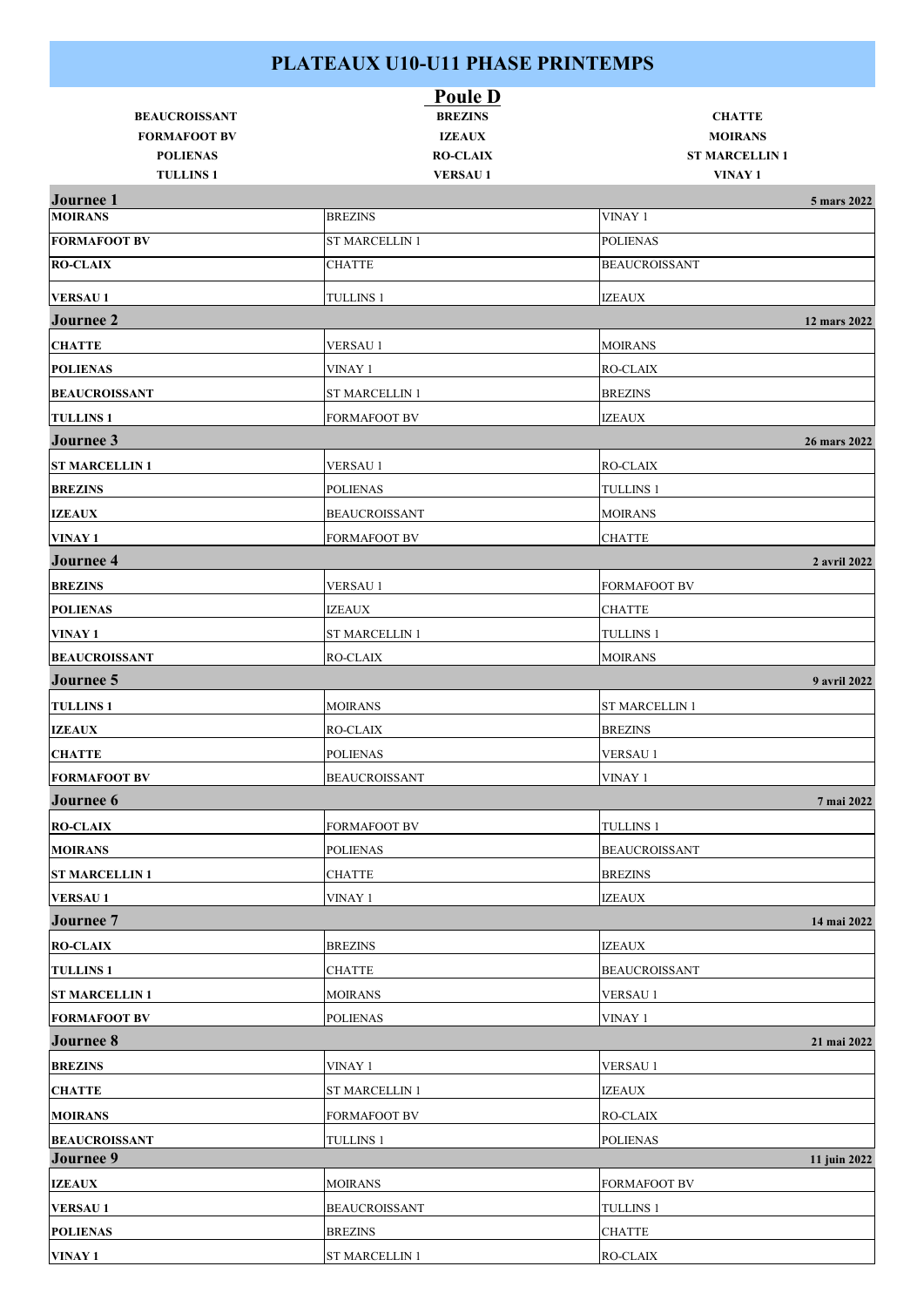| <b>Poule E</b>                                          |                                            |                                              |  |  |
|---------------------------------------------------------|--------------------------------------------|----------------------------------------------|--|--|
| <b>COMMELLE</b>                                         | <b>ECBF</b>                                | <b>FARAMANS</b>                              |  |  |
| <b>LA COTE ST ANDRE</b><br><b>ST HILAIRE DE LA COTE</b> | <b>LIERS</b><br><b>ST SIMEON BRESSIEUX</b> | <b>MEYRIE</b><br><b>VALLEE HIEN FILLES 2</b> |  |  |
|                                                         |                                            |                                              |  |  |
| <b>Journee 1</b><br><b>MEYRIE</b>                       | LA COTE ST ANDRE                           | 5 mars 2022<br>ST SIMEON BRESSIEUX           |  |  |
| <b>VALLEE HIEN FILLES 2</b>                             | ST HILAIRE DE LA COTE                      | <b>ECBF</b>                                  |  |  |
| <b>COMMELLE</b>                                         | <b>LIERS</b>                               | <b>FARAMANS</b>                              |  |  |
| <b>Journee 2</b>                                        |                                            |                                              |  |  |
|                                                         |                                            | 12 mars 2022                                 |  |  |
| <b>LIERS</b>                                            | <b>MEYRIE</b>                              | ST HILAIRE DE LA COTE                        |  |  |
| <b>ST SIMEON BRESSIEUX</b>                              | <b>FARAMANS</b>                            | VALLEE HIEN FILLES 2                         |  |  |
| <b>LA COTE ST ANDRE</b>                                 | <b>COMMELLE</b>                            | <b>ECBF</b>                                  |  |  |
| Journee 3                                               |                                            | 26 mars 2022                                 |  |  |
| <b>ST HILAIRE DE LA COTE</b>                            | LA COTE ST ANDRE                           | <b>LIERS</b>                                 |  |  |
| <b>FARAMANS</b>                                         | <b>MEYRIE</b>                              | <b>COMMELLE</b>                              |  |  |
| <b>ECBF</b>                                             | ST SIMEON BRESSIEUX                        | <b>VALLEE HIEN FILLES 2</b>                  |  |  |
| <b>Journee 4</b>                                        |                                            | 2 avril 2022                                 |  |  |
| <b>FARAMANS</b>                                         | ST HILAIRE DE LA COTE                      | ST SIMEON BRESSIEUX                          |  |  |
| <b>VALLEE HIEN FILLES 2</b>                             | COMMELLE                                   | <b>LIERS</b>                                 |  |  |
| <b>ECBF</b>                                             | <b>MEYRIE</b>                              | LA COTE ST ANDRE                             |  |  |
| <b>Journee 5</b>                                        |                                            | 9 avril 2022                                 |  |  |
| <b>ST HILAIRE DE LA COTE</b>                            | <b>COMMELLE</b>                            | <b>ECBF</b>                                  |  |  |
| <b>ST SIMEON BRESSIEUX</b>                              | LIERS                                      | LA COTE ST ANDRE                             |  |  |
| <b>MEYRIE</b>                                           | <b>VALLEE HIEN FILLES 2</b>                | <b>FARAMANS</b>                              |  |  |
| <b>Journee 6</b>                                        |                                            | 7 mai 2022                                   |  |  |
| <b>LIERS</b>                                            | <b>ECBF</b>                                | <b>FARAMANS</b>                              |  |  |
| <b>COMMELLE</b>                                         | ST SIMEON BRESSIEUX                        | <b>MEYRIE</b>                                |  |  |
| <b>LA COTE ST ANDRE</b>                                 | VALLEE HIEN FILLES 2                       | ST HILAIRE DE LA COTE                        |  |  |
| <b>Journee 7</b>                                        |                                            | 14 mai 2022                                  |  |  |
| <b>MEYRIE</b>                                           | ST HILAIRE DE LA COTE                      | <b>ECBF</b>                                  |  |  |
| <b>LA COTE ST ANDRE</b>                                 | COMMELLE                                   | VALLEE HIEN FILLES 2                         |  |  |
| <b>FARAMANS</b>                                         | ST SIMEON BRESSIEUX                        | <b>LIERS</b>                                 |  |  |
| Journee 8                                               |                                            | 21 mai 2022                                  |  |  |
| <b>LIERS</b>                                            | VALLEE HIEN FILLES 2                       | <b>MEYRIE</b>                                |  |  |
| <b>COMMELLE</b>                                         | ST HILAIRE DE LA COTE                      | ST SIMEON BRESSIEUX                          |  |  |
| <b>ECBF</b>                                             | <b>FARAMANS</b>                            | LA COTE ST ANDRE                             |  |  |
| <b>Journee 9</b>                                        |                                            | 11 juin 2022                                 |  |  |
| <b>ST SIMEON BRESSIEUX</b>                              | <b>ECBF</b>                                | <b>LIERS</b>                                 |  |  |
| <b>VALLEE HIEN FILLES 2</b>                             | <b>COMMELLE</b>                            | <b>FARAMANS</b>                              |  |  |
| <b>ST HILAIRE DE LA COTE</b>                            | LA COTE ST ANDRE                           | <b>MEYRIE</b>                                |  |  |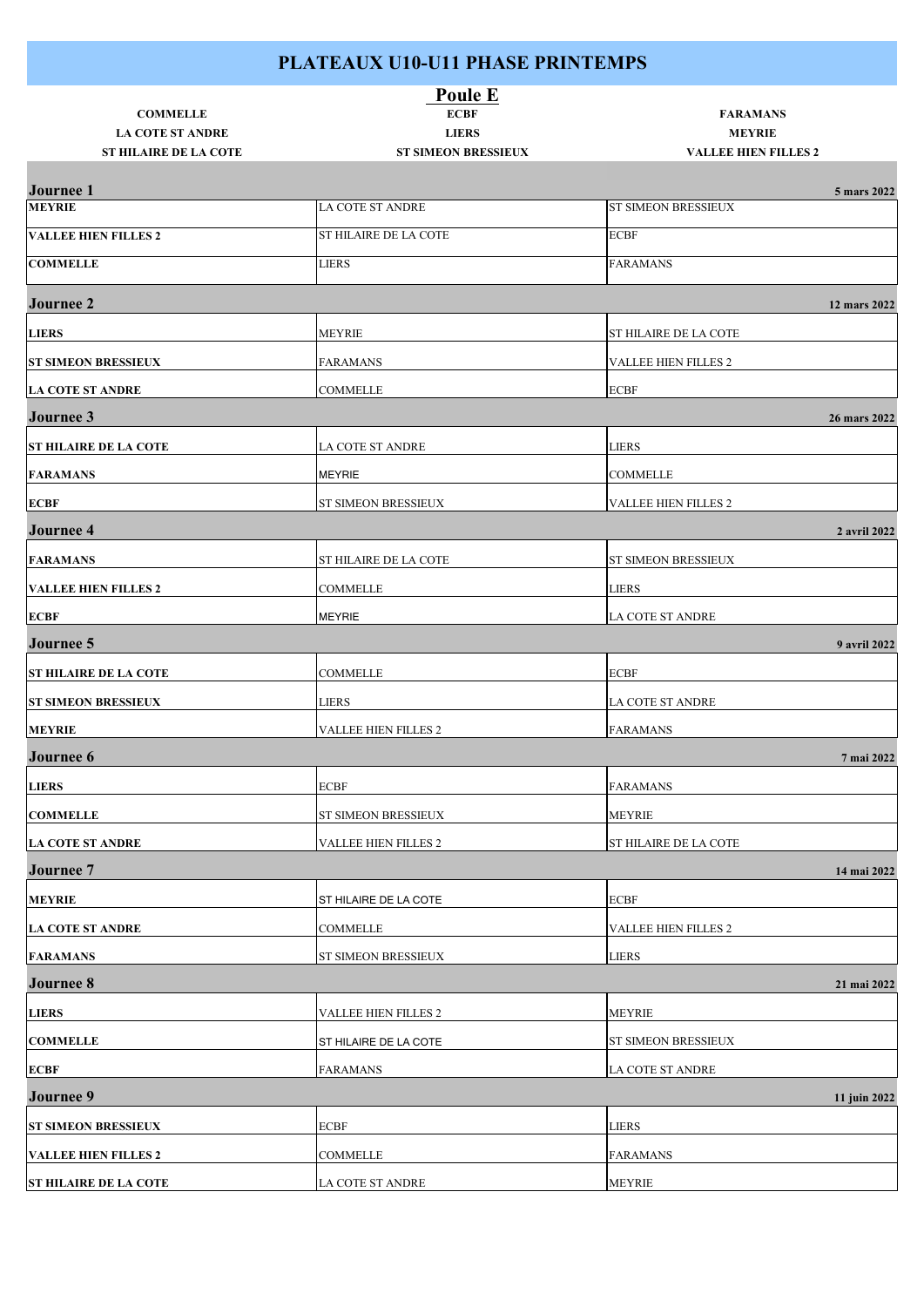#### **PLATEAUX U10-U11 PHASE AUTOMNE**

| <b>ASCOL FOOT 1</b><br><b>LA SURE 1</b> | <b>Poule F</b><br><b>CHIRENS 1</b><br><b>LA SURE 2</b> | <b>CROSSEY 1</b><br><b>OYEU1</b> |
|-----------------------------------------|--------------------------------------------------------|----------------------------------|
| <b>OYEU 2</b>                           | <b>RIVES</b>                                           | <b>ST JOSEPH DE RIVIERE</b>      |
| <b>ST QUENTIN SUR ISERE</b>             | <b>VIRIEU VALONDRAS</b>                                | <b>VOIRON MOIRANS</b>            |
| <b>Journee 1</b>                        |                                                        | 5 mars 2022                      |
| <b>VOIRON MOIRANS</b>                   | LA SURE 2                                              | <b>RIVES</b>                     |
| <b>CROSSEY 1</b>                        | <b>VIRIEU VALONDRAS</b>                                | ST QUENTIN SUR ISERE             |
| <b>CHIRENS 1</b>                        | LA SURE 1                                              | OYEU 1                           |
| <b>ASCOL FOOT 1</b>                     | ST JOSEPH DE RIVIERE                                   | OYEU <sub>2</sub>                |
| <b>Journee 2</b>                        |                                                        | 12 mars 2022                     |
| <b>ST JOSEPH DE RIVIERE</b>             | CHIRENS 1                                              | <b>VIRIEU VALONDRAS</b>          |
| <b>LA SURE 1</b>                        | <b>VOIRON MOIRANS</b>                                  | OYEU 2                           |
| <b>ST QUENTIN SUR ISERE</b>             | LA SURE 2                                              | <b>ASCOL FOOT 1</b>              |
| <b>OYEU1</b>                            | <b>RIVES</b>                                           | <b>CROSSEY 1</b>                 |
| Journee 3                               |                                                        | 26 mars 2022                     |
| <b>VIRIEU VALONDRAS</b>                 | <b>VOIRON MOIRANS</b>                                  | <b>ASCOL FOOT 1</b>              |
| <b>LA SURE 2</b>                        | CROSSEY 1                                              | ST JOSEPH DE RIVIERE             |
| <b>OYEU 2</b>                           | <b>CHIRENS 1</b>                                       | ST QUENTIN SUR ISERE             |
| <b>RIVES</b>                            | LA SURE 1                                              | OYEU 1                           |
| <b>Journee 4</b>                        |                                                        | 2 avril 2022                     |
| <b>ST JOSEPH DE RIVIERE</b>             | OYEU 1                                                 | <b>VOIRON MOIRANS</b>            |
| <b>ASCOL FOOT 1</b>                     | LA SURE 1                                              | <b>CHIRENS 1</b>                 |
| <b>LA SURE 2</b>                        | VIRIEU VALONDRAS                                       | OYEU 2                           |
| <b>CROSSEY 1</b>                        | <b>RIVES</b>                                           | ST QUENTIN SUR ISERE             |
| <b>Journee 5</b>                        |                                                        | 9 avril 2022                     |
| <b>VOIRON MOIRANS</b>                   | CHIRENS 1                                              | <b>CROSSEY 1</b>                 |
| <b>LA SURE 1</b>                        | ST QUENTIN SUR ISERE                                   | ST JOSEPH DE RIVIERE             |
| OYEU 1                                  | LA SURE 2                                              | ASCOL FOOT 1                     |
| <b>OYEU 2</b>                           | <b>RIVES</b>                                           | <b>VIRIEU VALONDRAS</b>          |
| <b>Journee 6</b>                        |                                                        | 7 mai 2022                       |
| ST QUENTIN SUR ISERE                    | <b>VOIRON MOIRANS</b>                                  | OYEU 1                           |
| <b>VIRIEU VALONDRAS</b>                 | LA SURE 1                                              | <b>CROSSEY 1</b>                 |
| <b>CHIRENS 1</b>                        | LA SURE 2                                              | OYEU 2                           |
| <b>RIVES</b>                            | <b>ASCOL FOOT 1</b>                                    | <b>ST JOSEPH DE RIVIERE</b>      |
| <b>Journee 7</b>                        |                                                        | 14 mai 2022                      |
| <b>ST JOSEPH DE RIVIERE</b>             | ST QUENTIN SUR ISERE                                   | OYEU 1                           |
| <b>RIVES</b>                            | OYEU 2                                                 | LA SURE 1                        |
| <b>LA SURE 2</b>                        | <b>VOIRON MOIRANS</b>                                  | <b>CROSSEY 1</b>                 |
| <b>CHIRENS 1</b>                        | ASCOL FOOT 1                                           | <b>VIRIEU VALONDRAS</b>          |
| <b>Journee 8</b>                        |                                                        | 21 mai 2022                      |
| <b>VIRIEU VALONDRAS</b>                 | OYEU 1                                                 | LA SURE 2                        |
| <b>VOIRON MOIRANS</b>                   | <b>RIVES</b>                                           | <b>CHIRENS 1</b>                 |
| <b>OYEU 2</b>                           | ASCOL FOOT 1                                           | ST QUENTIN SUR ISERE             |
| <b>CROSSEY 1</b>                        | LA SURE 1                                              | ST JOSEPH DE RIVIERE             |
| Journee 9                               |                                                        | 11 juin 2022                     |
| <b>ASCOL FOOT 1</b>                     | CROSSEY 1                                              | OYEU 2                           |
| <b>ST QUENTIN SUR ISERE</b>             | VIRIEU VALONDRAS                                       | <b>VOIRON MOIRANS</b>            |
| <b>OYEU1</b>                            | <b>CHIRENS 1</b>                                       | LA SURE 2                        |
| <b>LA SURE 1</b>                        | ST JOSEPH DE RIVIERE                                   | <b>RIVES</b>                     |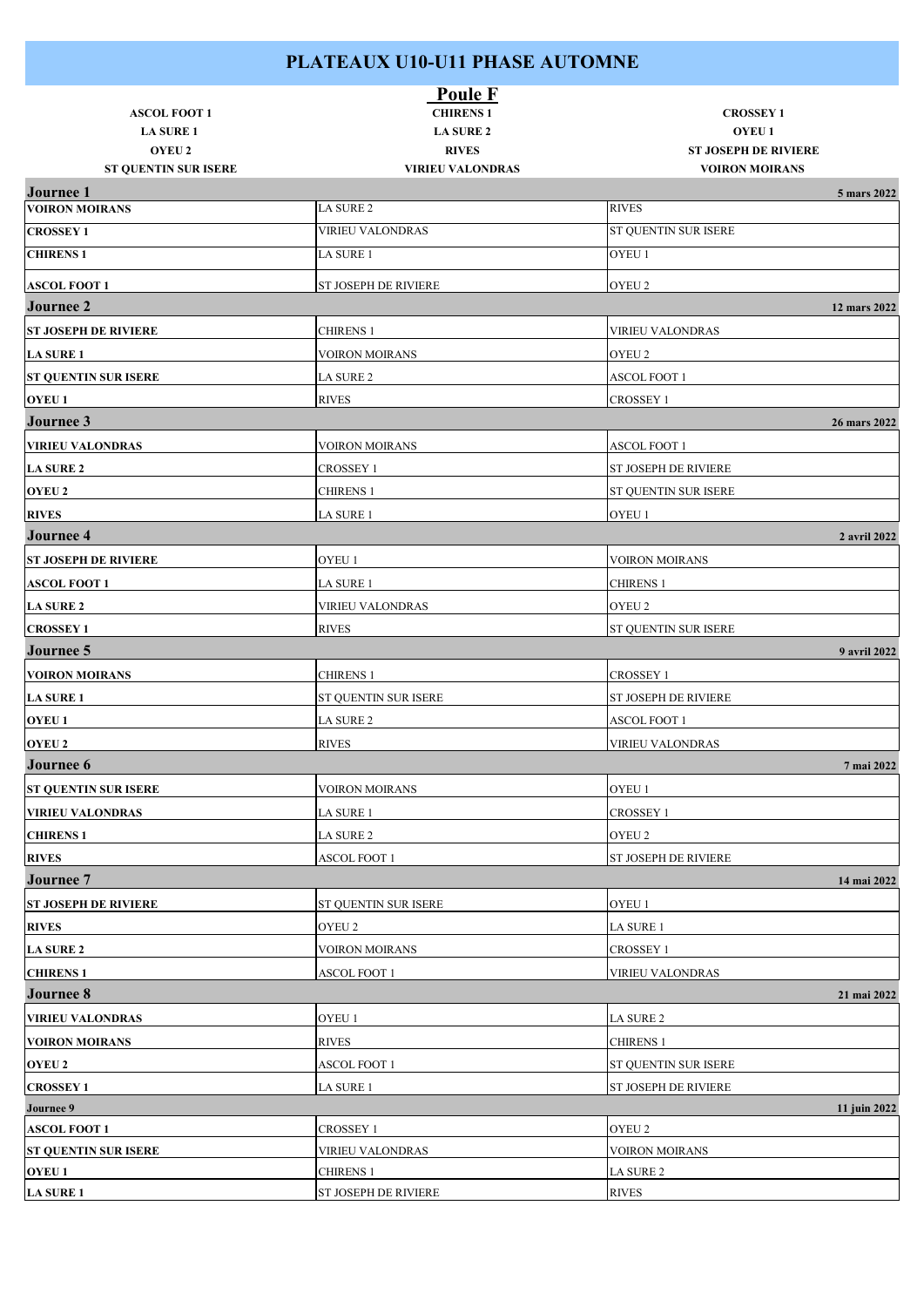| <b>BALMES NI 1</b>                                | <b>Poule G</b><br><b>BATIE MONTGASCON</b> | <b>CASSOLARD PASSAGEOIS</b>                          |
|---------------------------------------------------|-------------------------------------------|------------------------------------------------------|
| <b>CESSIEU</b>                                    | <b>CORBELIN1</b><br>$RUY_1$               | <b>LES AVENIERES</b>                                 |
| <b>NIVOLAS2</b><br><b>VALLEE DE L'HIEN FILLES</b> | <b>VALLEE DU GUIERS 1</b>                 | <b>ST ANDRE LE GAZ 1</b><br><b>VEZERONCE HUERT 1</b> |
| <b>Journee 1</b>                                  |                                           | 5 mars 2022                                          |
| <b>CORBELIN1</b>                                  | <b>CESSIEU</b>                            | <b>BATIE MONTGASCON</b>                              |
| <b>RUY1</b>                                       | <b>CASSOLARD PASSAGEOIS</b>               | <b>VEZERONCE HUERT 1</b>                             |
| <b>BALMES NI 1</b>                                | VALLEE DE L'HIEN FILLES                   | VALLEE DU GUIERS 1                                   |
| <b>ST ANDRE LE GAZ 1</b>                          | <b>LES AVENIERES</b>                      | <b>NIVOLAS2</b>                                      |
| <b>Journee 2</b>                                  |                                           | 12 mars 2022                                         |
| <b>VALLEE DE L'HIEN FILLES</b>                    | ST ANDRE LE GAZ 1                         | <b>CORBELIN1</b>                                     |
| <b>VEZERONCE HUERT 1</b>                          | <b>BATIE MONTGASCON</b>                   | <b>BALMES NI 1</b>                                   |
| <b>VALLEE DU GUIERS 1</b>                         | <b>CASSOLARD PASSAGEOIS</b>               | <b>CESSIEU</b>                                       |
| <b>LES AVENIERES</b>                              | RUY 1                                     | <b>NIVOLAS2</b>                                      |
| <b>Journee 3</b>                                  |                                           | 26 mars 2022                                         |
| <b>CASSOLARD PASSAGEOIS</b>                       | ST ANDRE LE GAZ 1                         | <b>BALMES NI 1</b>                                   |
| <b>CESSIEU</b>                                    | VEZERONCE HUERT 1                         | <b>LES AVENIERES</b>                                 |
| <b>NIVOLAS2</b>                                   | <b>VALLEE DU GUIERS 1</b>                 | <b>CORBELIN1</b>                                     |
| <b>BATIE MONTGASCON</b>                           | RUY 1                                     | VALLEE DE L'HIEN FILLES                              |
| <b>Journee 4</b>                                  |                                           | 2 avril 2022                                         |
| <b>CESSIEU</b>                                    | ST ANDRE LE GAZ 1                         | RUY 1                                                |
| <b>VEZERONCE HUERT 1</b>                          | NIVOLAS <sub>2</sub>                      | VALLEE DE L'HIEN FILLES                              |
| <b>BATIE MONTGASCON</b>                           | <b>CASSOLARD PASSAGEOIS</b>               | <b>LES AVENIERES</b>                                 |
| <b>VALLEE DU GUIERS 1</b>                         | <b>BALMES NI 1</b>                        | <b>CORBELIN 1</b>                                    |
| <b>Journee 5</b>                                  |                                           | 9 avril 2022                                         |
| <b>LES AVENIERES</b>                              | <b>CORBELIN1</b>                          | <b>CASSOLARD PASSAGEOIS</b>                          |
| <b>NIVOLAS2</b>                                   | <b>BALMES NI 1</b>                        | <b>CESSIEU</b>                                       |
| <b>VALLEE DE L'HIEN FILLES</b>                    | VEZERONCE HUERT 1                         | <b>ST ANDRE LE GAZ 1</b>                             |
| <b>RUY 1</b>                                      | <b>VALLEE DU GUIERS 1</b>                 | <b>BATIE MONTGASCON</b>                              |
| Journee 6                                         |                                           | 7 mai 2022                                           |
| <b>BALMES NI1</b>                                 | RUY 1                                     | <b>LES AVENIERES</b>                                 |
| <b>CORBELIN1</b>                                  | VEZERONCE HUERT 1                         | <b>VALLEE DU GUIERS 1</b>                            |
| <b>CASSOLARD PASSAGEOIS</b>                       | VALLEE DE L'HIEN FILLES                   | <b>CESSIEU</b>                                       |
| <b>ST ANDRE LE GAZ 1</b>                          | <b>BATIE MONTGASCON</b>                   | <b>NIVOLAS2</b>                                      |
| <b>Journee</b> 7                                  |                                           | 14 mai 2022                                          |
| <b>BALMES NI 1</b>                                | <b>CESSIEU</b>                            | NIVOLAS <sub>2</sub>                                 |
| <b>LES AVENIERES</b>                              | VALLEE DE L'HIEN FILLES                   | VALLEE DU GUIERS 1                                   |
| <b>CASSOLARD PASSAGEOIS</b>                       | <b>CORBELIN1</b>                          | ST ANDRE LE GAZ 1                                    |
| <b>RUY 1</b>                                      | VEZERONCE HUERT 1                         | <b>BATIE MONTGASCON</b>                              |
| Journee 8                                         |                                           | 21 mai 2022                                          |
| <b>CESSIEU</b>                                    | <b>BATIE MONTGASCON</b>                   | ST ANDRE LE GAZ 1                                    |
| <b>VALLEE DE L'HIEN FILLES</b>                    | CASSOLARD PASSAGEOIS                      | <b>NIVOLAS2</b>                                      |
| <b>CORBELIN1</b>                                  | RUY 1                                     | <b>BALMES NI 1</b>                                   |
| <b>VALLEE DU GUIERS 1</b>                         | <b>LES AVENIERES</b>                      | <b>VEZERONCE HUERT 1</b>                             |
| <b>Journee 9</b>                                  |                                           | 11 juin 2022                                         |
| <b>NIVOLAS2</b>                                   | <b>CORBELIN1</b>                          | RUY 1                                                |
| <b>ST ANDRE LE GAZ 1</b>                          | VALLEE DU GUIERS 1                        | <b>LES AVENIERES</b>                                 |
| <b>VEZERONCE HUERT 1</b>                          | CESSIEU                                   | VALLEE DE L'HIEN FILLES                              |
| <b>BATIE MONTGASCON</b>                           | CASSOLARD PASSAGEOIS                      | <b>BALMES NI 1</b>                                   |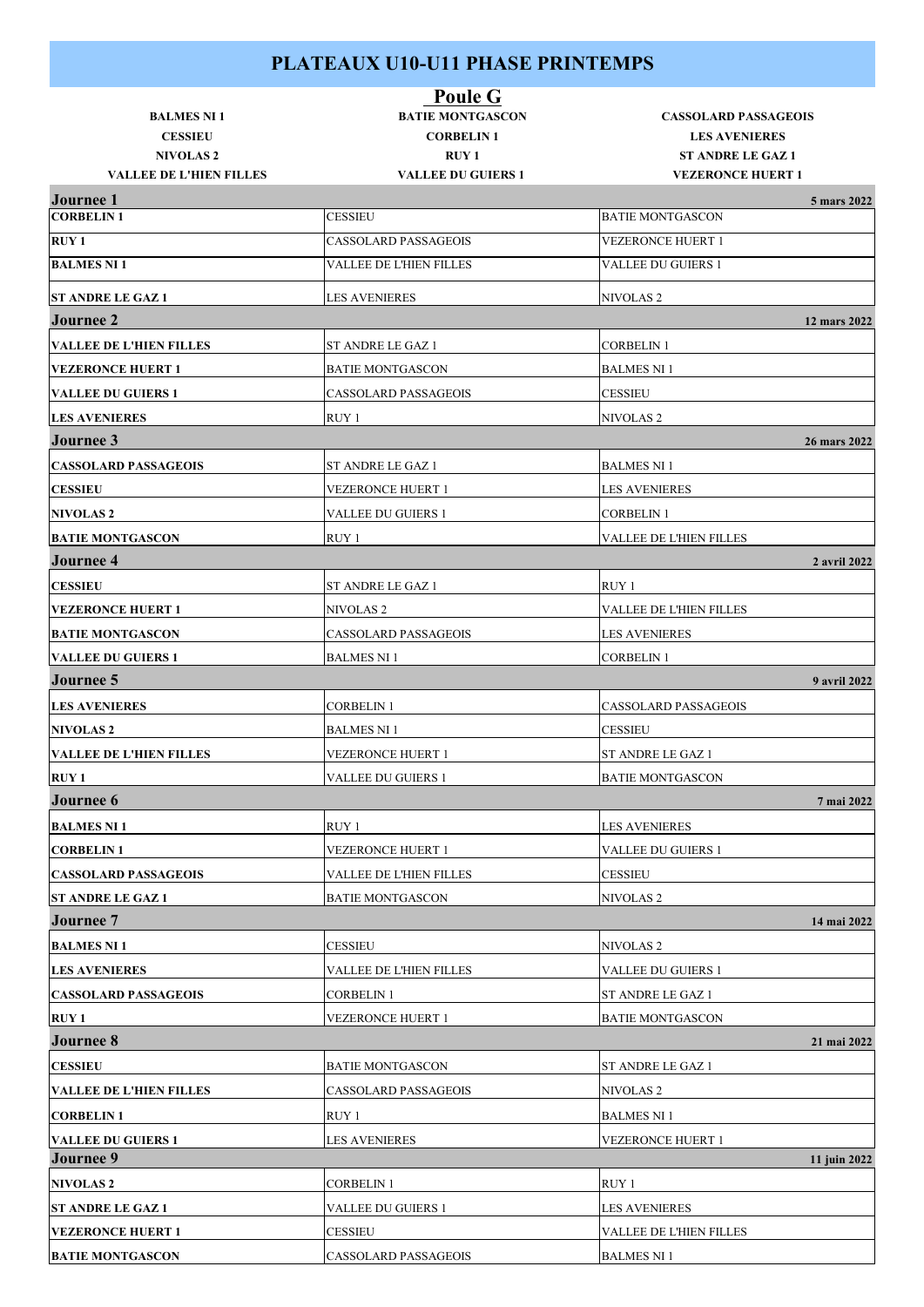|                                               | Poule H                           |                                    |              |
|-----------------------------------------------|-----------------------------------|------------------------------------|--------------|
| <b>CHARVIEU 1</b>                             | <b>CREMIEU 1</b>                  | <b>CREMIEU 2</b>                   |              |
| <b>ENTENTE FOOT ETANGS</b><br><b>LAUZES 2</b> | <b>ISLE D'ABEAU 1</b>             | <b>LAUZES1</b><br>RUY <sub>2</sub> |              |
| <b>ST QUENTIN FALLAVIER 1</b>                 | <b>NIVOLAS1</b><br><b>TIGNIEU</b> | <b>VALLEE BLEUE</b>                |              |
| <b>Journee 1</b>                              |                                   |                                    | 5 mars 2022  |
| <b>ST QUENTIN FALLAVIER 1</b>                 | <b>CREMIEU 2</b>                  | <b>NIVOLAS1</b>                    |              |
| <b>VALLEE BLEUE</b>                           | <b>CHARVIEU 1</b>                 | <b>ENTENTE FOOT ETANGS</b>         |              |
| <b>RUY 2</b>                                  | <b>CREMIEU 1</b>                  | <b>LAUZES 1</b>                    |              |
| <b>ISLE D'ABEAU 1</b>                         | <b>TIGNIEU</b>                    | <b>LAUZES 2</b>                    |              |
| <b>Journee 2</b>                              |                                   |                                    | 12 mars 2022 |
| <b>TIGNIEU</b>                                | RUY <sub>2</sub>                  | <b>CHARVIEU 1</b>                  |              |
| <b>CREMIEU 1</b>                              | ST QUENTIN FALLAVIER 1            | <b>LAUZES 2</b>                    |              |
| <b>ENTENTE FOOT ETANGS</b>                    | <b>CREMIEU 2</b>                  | <b>ISLE D'ABEAU 1</b>              |              |
| <b>LAUZES1</b>                                | NIVOLAS <sub>1</sub>              | <b>VALLEE BLEUE</b>                |              |
| Journee 3                                     |                                   |                                    | 26 mars 2022 |
| <b>CHARVIEU 1</b>                             | ST QUENTIN FALLAVIER 1            | <b>ISLE D'ABEAU 1</b>              |              |
| <b>CREMIEU 2</b>                              | <b>VALLEE BLEUE</b>               | <b>TIGNIEU</b>                     |              |
| <b>LAUZES 2</b>                               | RUY <sub>2</sub>                  | <b>ENTENTE FOOT ETANGS</b>         |              |
| <b>NIVOLAS1</b>                               | <b>CREMIEU 1</b>                  | <b>LAUZES 1</b>                    |              |
| <b>Journee 4</b>                              |                                   |                                    | 2 avril 2022 |
| <b>TIGNIEU</b>                                | <b>LAUZES 1</b>                   | ST QUENTIN FALLAVIER 1             |              |
| <b>ISLE D'ABEAU 1</b>                         | <b>CREMIEU 1</b>                  | RUY 2                              |              |
| <b>CREMIEU 2</b>                              | <b>CHARVIEU 1</b>                 | <b>LAUZES 2</b>                    |              |
| <b>VALLEE BLEUE</b>                           | NIVOLAS <sub>1</sub>              | <b>ENTENTE FOOT ETANGS</b>         |              |
| <b>Journee 5</b>                              |                                   |                                    | 9 avril 2022 |
| <b>ST QUENTIN FALLAVIER 1</b>                 | RUY <sub>2</sub>                  | <b>VALLEE BLEUE</b>                |              |
| <b>CREMIEU 1</b>                              | <b>ENTENTE FOOT ETANGS</b>        | <b>TIGNIEU</b>                     |              |
| <b>LAUZES1</b>                                | <b>CREMIEU 2</b>                  | <b>ISLE D'ABEAU 1</b>              |              |
| <b>LAUZES 2</b>                               | <b>NIVOLAS1</b>                   | <b>CHARVIEU 1</b>                  |              |
| Journee 6                                     |                                   |                                    | 7 mai 2022   |
| <b>ENTENTE FOOT ETANGS</b>                    | ST QUENTIN FALLAVIER 1            | <b>LAUZES 1</b>                    |              |
| <b>CHARVIEU 1</b>                             | <b>CREMIEU 1</b>                  | <b>VALLEE BLEUE</b>                |              |
| <b>RUY 2</b>                                  | <b>CREMIEU 2</b>                  | <b>LAUZES 2</b>                    |              |
| <b>NIVOLAS1</b>                               | <b>ISLE D'ABEAU 1</b>             | <b>TIGNIEU</b>                     |              |
| <b>Journee 7</b>                              |                                   |                                    | 14 mai 2022  |
| <b>TIGNIEU</b>                                | <b>ENTENTE FOOT ETANGS</b>        | <b>LAUZES 1</b>                    |              |
| <b>NIVOLAS1</b>                               | <b>LAUZES 2</b>                   | <b>CREMIEU 1</b>                   |              |
| <b>CREMIEU 2</b>                              | ST QUENTIN FALLAVIER 1            | <b>VALLEE BLEUE</b>                |              |
| <b>RUY 2</b>                                  | <b>ISLE D'ABEAU 1</b>             | <b>CHARVIEU 1</b>                  |              |
| <b>Journee 8</b>                              |                                   |                                    | 21 mai 2022  |
| <b>CHARVIEU 1</b>                             | <b>LAUZES 1</b>                   | <b>CREMIEU 2</b>                   |              |
| <b>ST QUENTIN FALLAVIER 1</b>                 | NIVOLAS <sub>1</sub>              | RUY 2                              |              |
| <b>LAUZES 2</b>                               | <b>ISLE D'ABEAU 1</b>             | <b>ENTENTE FOOT ETANGS</b>         |              |
| <b>VALLEE BLEUE</b>                           | <b>CREMIEU 1</b>                  | <b>TIGNIEU</b>                     |              |
| Journee 9                                     |                                   |                                    | 11 juin 2022 |
| <b>ISLE D'ABEAU 1</b>                         | <b>VALLEE BLEUE</b>               | <b>LAUZES 2</b>                    |              |
| <b>ENTENTE FOOT ETANGS</b>                    | <b>CHARVIEU 1</b>                 | ST QUENTIN FALLAVIER 1             |              |
| <b>LAUZES1</b>                                | RUY <sub>2</sub>                  | <b>CREMIEU 2</b>                   |              |
| <b>CREMIEU 1</b>                              | <b>TIGNIEU</b>                    | NIVOLAS 1                          |              |